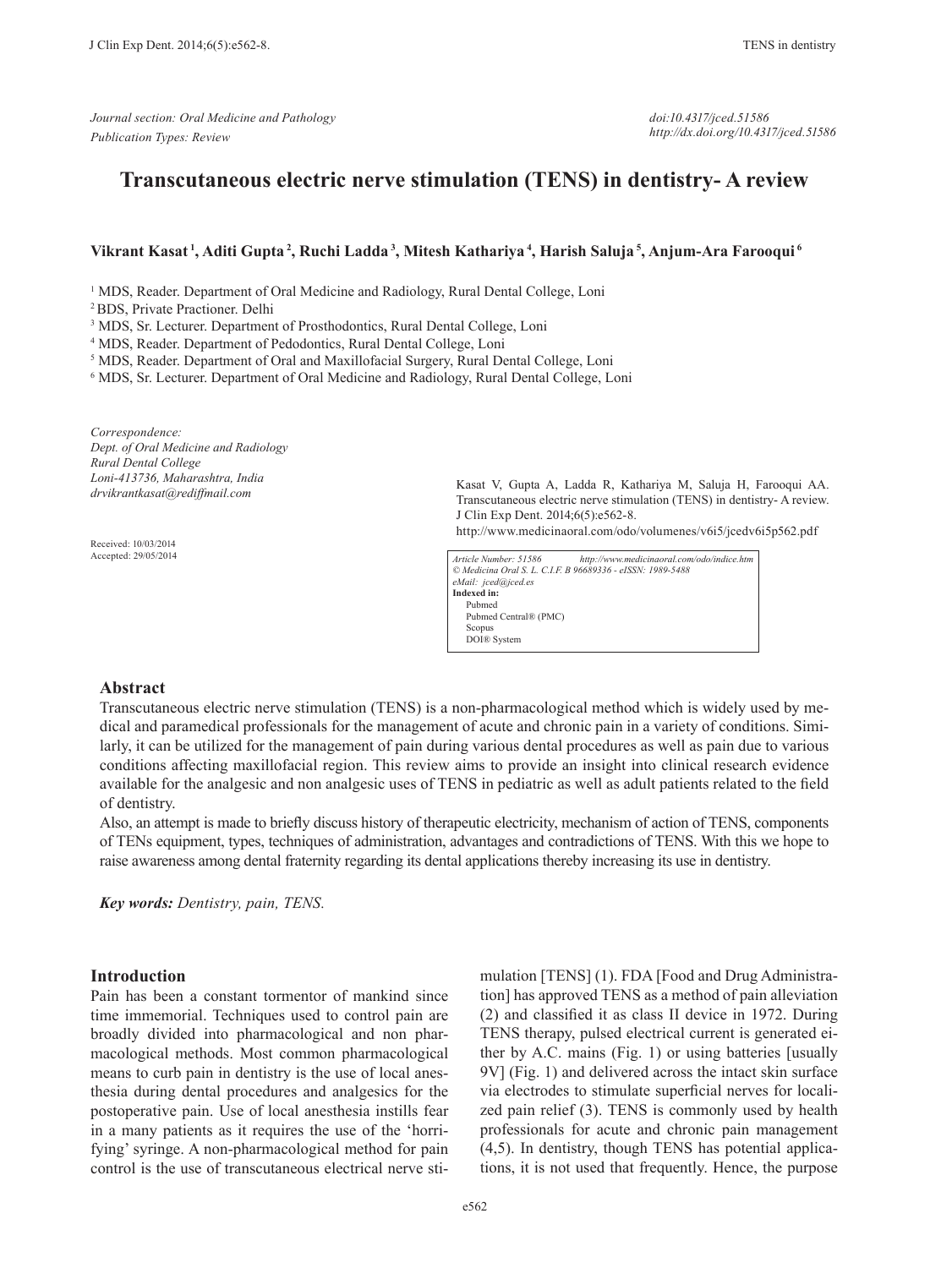

**Fig. 1. a)** AC adapter; **b)** 9V battery; **c)** TENS unit; **d)** Lead wires; **e)**Electrodes

of this article is to review its applications in dentistry so as to raise awareness among dental fraternity regarding its dental applications. For review a search of "PubMed" was made with the keywords "TENS AND dentistry," "TENS AND trigeminal neuralgia," "TENS AND orofacial pain," "electronic dental anaesthesia." Also, after searching references of full text articles, relevant articles were included. For review, articles published in English language with no time limit were selected.

### **Brief history**

Electricity has been used for alleviation of pain since the era of ancient Greeks, Romans and Egyptians who used live Torpedo marmorata [electric ray], a type of electric fish for pain relief. In modern era, John Wesley in 18th century introduced electrotherapy for the relief of pain from sciatica, headache, kidney stone, gout, and angina pectoris. Use of electricity for relief of dental pain was first described in 19th century by a physician named Francis. In 20th century, various dental handpieces that provided an electrical current to the tooth via the bur were used to relieve pain during cavity preparation. After a lot of research, TENS or electronic dental anesthesia as it is called in dentistry has established itself as an anesthetic agent (6).

### **Mechanism of action**

Analgesic effect of TENS is based on two main theories-Gate control theory of pain and endogenous opiod theory.

### **Gate control theory of pain**

Gate control theory of pain proposed by Melzack and

Wall  $(7)$  in 1965, is the most popular theory to explain the mechanism of action of TENS. They suggested that substantia gelatinosa present in the dorsal horn of spinal cord functions as a gate control system that modulates the afferent patterns from peripheral fibers before they influence the first central transmission [T] cells of spinal cord. Small unmyelinated 'C' fibers transmit pain and their activity keeps the gate in relatively open position. Activity of large myelinated A fibers exert presynaptic inhibition on input from C fibres and is responsible for closure of gate, thus preventing impulses from reaching T cells (7). Pain control can be achieved by increasing large fiber input and decreasing small fiber input and thus, closing the gate.

### **The endogenous opioid theory**

In 1969, Reynolds (8) showed that electrical stimulation of periaqueductal gray region of the midbrain produces analgesia equivalent to that induced by morphine. Subsequently, this led to the discovery of several morphine like chemicals called endorphins which exist at various levels of the pain control pathway. Thus, alternative explanation for the mechanism of action of TENS is that it stimulates the release of endogenous opioids in the spinal cord which could result from activation of local circuits within the spinal cord or from activation of descending pain-inhibitory pathways (9).

### **Classification of TENS**

Clinically, TENS is applied at varying frequencies, intensities, and pulse durations of stimulation. Depending upon frequency of stimulation, TENS is broadly classified into 2 categories: [1] High frequency TENS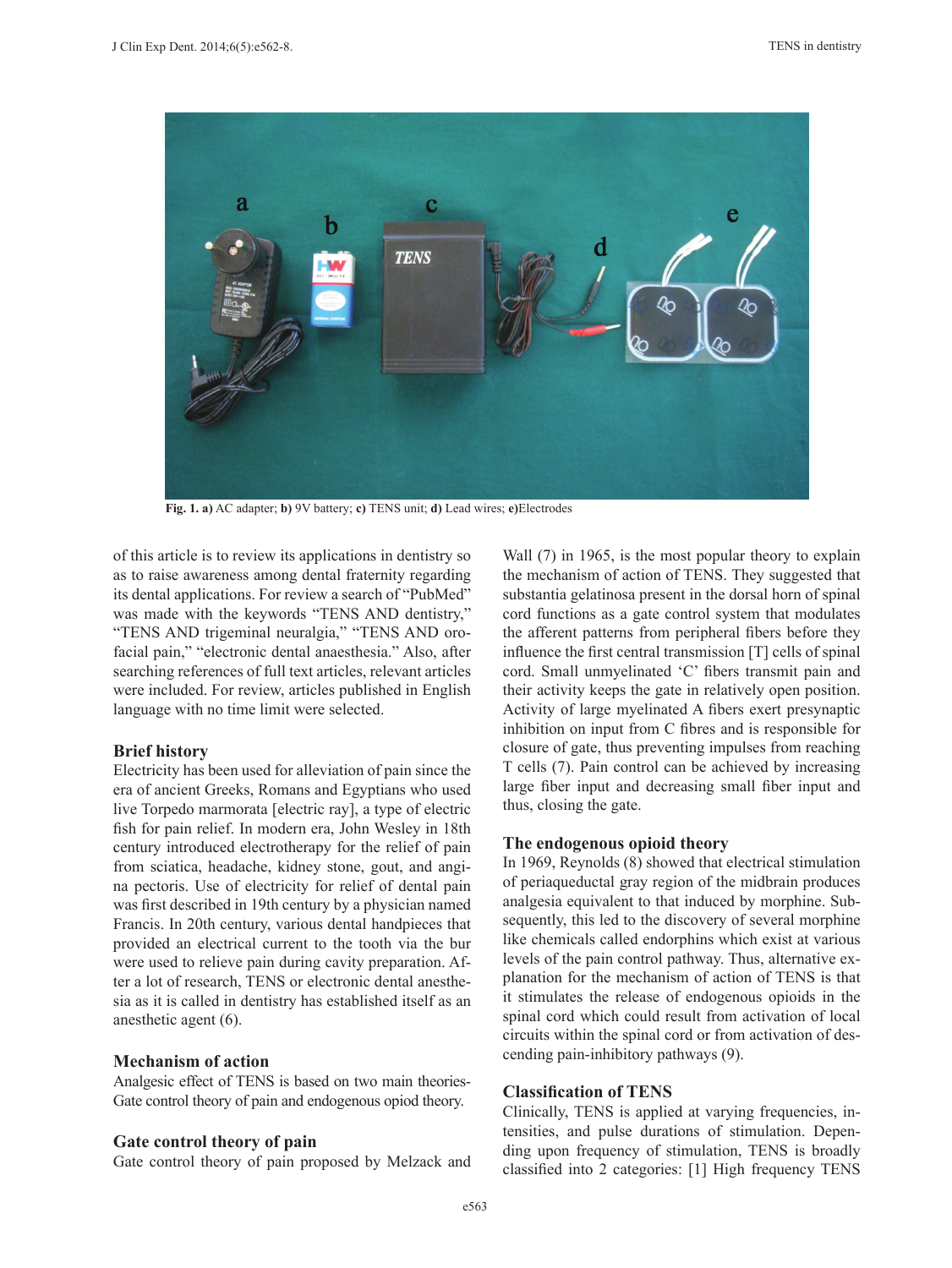[>50Hz]. [2] Low frequency TENS [<10 Hz] (9-11). High frequency TENS operates via the gates theory producing only short term analgesia, whereas low frequency TENS operates through release of endogenous opioids which causes a more systemic and long-term response (9-11).

- Tens Equipment

Main parts of TENS system are: [1] TENS unit. [2] Lead wires. [3] Electrodes

- TENS unit

It is an electric pulse generator. It has two variations: [1] "Clinical" model- This is used by dentist in the clinic and is connected to the buildings electrical outlet to generate power (2). [2] "Patient" model- This is small and portable unit which can be carried in a pocket by the patient or can be secured to the belt or clothing of the patient. It contains battery as a power source (Fig. 1). - Lead Wire

These connect electrodes to TENS unit to establish elec-

trical connection (Fig. 1).

- Electrodes

By means of electrodes, electric flow from TENS unit is converted into an ionic current flow in the living tissue. Electrodes can be placed extraorally or intraorally. Extraoral electrodes are of two types: [1] Carbon- impregnated silicone rubber electrodes- They are flexible and coupled to the skin surface through the use of electrically conductive gel. They are retained in place with surgical tape. [2] Tin plate or aluminum electrodes- These don't conform to the body and are coupled to the skin surface with tap water retained within cotton pad or sponge.

The intraoral electrodes are cotton roll electrodes, clamp electrodes and adhesive electrodes. Adhesive electrodes are the most widely used type nowadays. These electrodes are thin and flexible so can adapt easily to the oral mucosa (6) (Fig. 1).

### **TENS- Types and techniques**

Three main types of TENS are described in the literature – 1.Conventional TENS 2.

Acupuncture-like TENS [AL-TENS] and 3. Intense TENS. Different TENS techniques are used to selectively activate different afferent nerve fibers (4).

1. Conventional TENS

`It is the most commonly used method for delivering currents in clinical practice. It uses high frequency [between 10-200 pulses per second [pps]], low intensity [amplitude] pulsed currents to activate the large diameter Aβ fibers without concurrently activating small diameter  $A\delta$  and C [pain-related] fibres or muscle efferents (6). It produces segmental analgesia which has a rapid onset [< 30 min after switch-on] and offset [< 30 min after switch-off]. Generally, conventional TENS can be administered regularly throughout the day, but intermittent breaks should be taken to reduce the skin irritation

(4). In conventional TENS pulse delivery is usually continuous, but same effect can also be achieved by delivering the pulses in 'bursts' or 'trains' which has been labeled as pulsed or burst TENS by some authors.

2. Acupuncture-like TENS [AL-TENS]

It uses low frequency [less than 10pps, usually 2-4 pps], high intensity pulsed currents to activate the smaller diameter Aδ fibers arising from muscles [ergoreceptors] by the induction of phasic muscle twitches. It produces extrasegmental analgesia which has a delayed onset  $\lceil$  > 30 min after switch-on] and offset [>1 h after switch-off]. AL-TENS can be used for about 30 minutes at a time as fatigue may develop with ongoing muscle contractions. 3. Intense TENS

It uses high frequency [upto 200 pps], high intensity pulsed currents which are just bearable to the patient. It activates small diameter Aδ cutaneous afferents and produces extrasegmental analgesia which has a rapid onset [< 30 min after switch-on] and delayed offset [>1 h after switchoff]. Intense TENS can be used for about 15 minutes at a time as the stimulation may be uncomfortable.

### **Advantages**

1. It is non-invasive, safe (12) and can be used to achieve anesthesia in needle-phobic patients (5).

2. As compared to local anesthesia there is no postoperative anesthesia after the TENS unit is turned off (5).

3. Patients are able to self-administer TENS treatment and learn to titrate dosages accordingly to manage their painful condition. This results in positive acceptance by the patients (5).

## **Contraindications**

1. Apprehensive patients- usage of TENS requires patient co-operation, hence the procedure shouldn't be attempted in patients with a communication handicap or a mental disability.

2. Patients with cardiac pacemakers-(6,13). If the electrode placement is in the thoracic area, TENS currents can interfere with the function of pacemaker except fixed rate pacemaker. Since the patients are generally unaware of the kind of pacemaker that they use, it is advised not to use TENS in these patients.

3. Patients with cerebrovascular problems- patients with a history of aneurysm, stroke and transient ischaemia shouldn't be treated using TENS, as it stimulates peripheral blood flow which can be fatal in such cases (6).

4. Epileptic patients- TENS "pulses" have the potential to trigger a seizure (6).

5. Pregnant patients- As such there are no specific side effects. However, since there has been no FDA approval, the usage is frowned upon (6).

6. Acute pain cases/pain of unknown etiology- usage of TENS in undiagnosed cases may hinder in the diagnosis (6).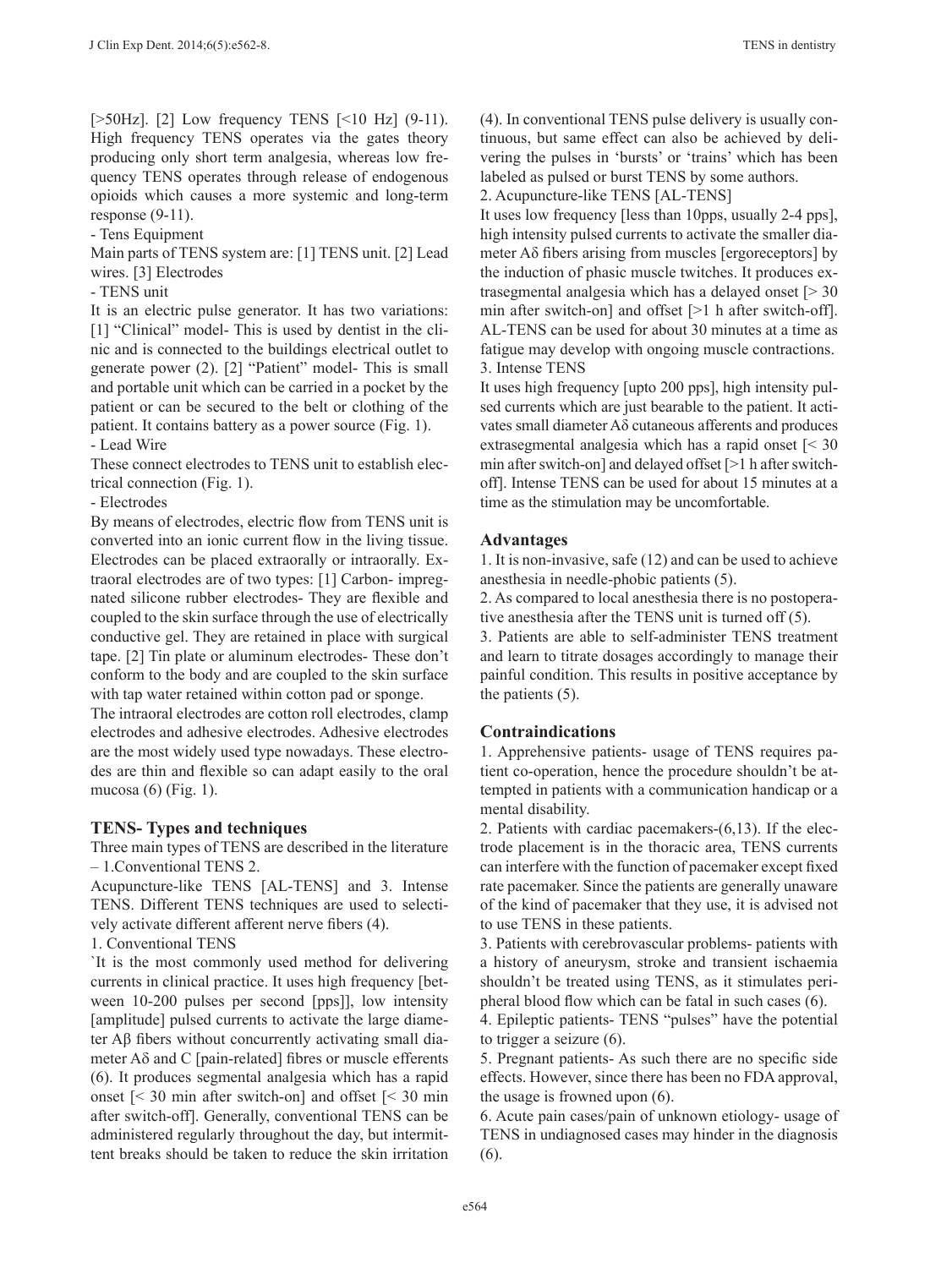## **Applications in dentistry**

Apart from its analgesic effect, TENS can also be used to produce non-analgesic physiological effects and has been found to be beneficial in the management of xerostomia. Various applications of TENS in dentistry are summarized below

1. Dental treatment in pediatric patients

A commonly observed negative behavior in pediatric patients is fear towards syringes. Use of TENS has positive effects on the behavior of pediatric patient which in turn decreases the anxiety levels as it removes the "fear of needle". Studies have shown that 53 -78% children prefer TENS over local anesthesia (14-16). In pediatric patients, TENS has been used effectively to control pain during various procedures like pit and fissure sealant placement, cavity preparations, minor extractions and endodontic procedures.

Abdulhameed *et al.* (17) in 1989 evaluated effect of TENS on tooth pain threshold in 30 children who required pit and fissure sealants in first or second permanent molars. They observed 33% increase in tooth pain threshold after 8 minutes of TENS application. Also, decrease in stressassociated tachycardia was evident by pulse oximeter.

teDuits *et al.* (15) in 1993 conducted a study in 27 children in whom two antimere teeth needed restorations. They randomly used TENS on one side and traditional local anesthesia on the other side at the same appointment. Though they found no significant difference in pain perception [regarding dentin sensitivity and rubber dam clamp replacement] between the two treatment modalities on Eland Color Scale, majority [78%] of the patients preferred TENS over local anesthesia. Oztaş *et al.* (16) in 1997 conducted a similar study for restorations in primary molars in children aged 7 to 9 years and observed that 56% of the patients preferred TENS over local anesthesia.

Harvey and Elliott (18) in 1995 found that TENS is effective in pain reduction during cavity preparations in pediatric patients. In a double blind study, out of 20 patients requiring class 1 amalgam restorations in mandibular permanent 1st molars, they treated 10 patients using TENS and 10 patients without using TENS. Visual analogue scale [VAS] and ANOVA test revealed a significant decrease in pain readings in the TENS group patients compared to the control group.

Baghdadi (14) in 1999 conducted a study in 28 children to determine the effectiveness of TENS in comparison with local anesthesia for restorative procedures. Each child had 2 symmetric teeth requiring class I cavity preparations. Both teeth were restored in the same appointment, one using TENS and other using local anesthesia. He used color scale and the sound, eye, and motor scale for pain assessment and North Carolina Behavior Rating Scale for behavior assessment. He found no significant difference between the two methods, but 53.6% of the patients preferred TENS.

Munshi *et al.* (19) in 2000 used TENS for the management of pain during treatment procedures such as minor extractions, restorations, and pulp therapy in 40 children between the ages of 5-12 years. They found significantly favorable results with TENS.

Dhindsa *et al.* (4) in 2011 compared efficacy of TENS with 2% lignocaine in reducing the pain during extraction, cavity preparation, pulpotomy, and pulpectomy of deciduous teeth in 180 pediatric patients. Response to pain and comfort and effectiveness of anesthesia were compared using the VAS, verbal pain scale [VPS] and Lickert scale. ANOVA values using TENS and 2% lignocaine showed no significant difference [*P*>0.05]. They concluded that TENS can be a useful adjunct in pediatric patients during various minor dental procedures.

2. Dental treatment in adult patients

In adults TENS has been used successfully as an excellent analgesia during various procedures like rubber dam placement, cavity preparation, pulp capping and other endodontic procedures, prosthetic tooth preparations, oral prophylaxis as well as extractions. It is also used to reduce the discomfort from injection of local anesthesia and to alleviate periodontal pain associated with orthodontic separation.

Roth and Thrash (20) in 1986 used TENS to assess its effect on periodontal pain associated with orthodontic separators placed mesial and distal to the upper first molars in 45 adult patients. Patients on TENS reported significant decrease in pain on VAS at the 24, 36, 48 hour assessment periods, whereas the control group experienced post adjustment pain even after a period of 60 hours.

Malamed *et al.* (5) in 1989 reported success rate of TENS in 109 patients requiring class I, II, III, IV, or V restorations. They found that TENS was more successful in anterior than posterior teeth and was more effective for shallow [85.8% success rate] and moderate cavity [85.5%] than deep cavity i.e. more than 2 mm into dentine [59.5%].

William Stenberg (21) in 1994 reported use of TENS to control pain during cavity preparations in a 24 year old malignant hyperthermia susceptible patient and found favorable results. Earlier amide type of local anesthetics was thought to be hazardous in these patients, but now studies have proved safety of local anesthetics. If still physician or patient expresses fear to local anesthetics, then TENS can be used.

Yap and Ho (12) in 1996 did a clinical comparison of the efficacy, as perceived by 10 clinicians and 30 patients, of electric and local anesthesia for operative procedures based on a 5-point Lickert scale. Local anesthesia was perceived to be significantly more effective by both evaluator groups, yet a staggering 93.3% of the patients preferred TENS.

Quanstrom and Libed (22) in 1994 compared the ability of TENS and topical anesthesia in controlling the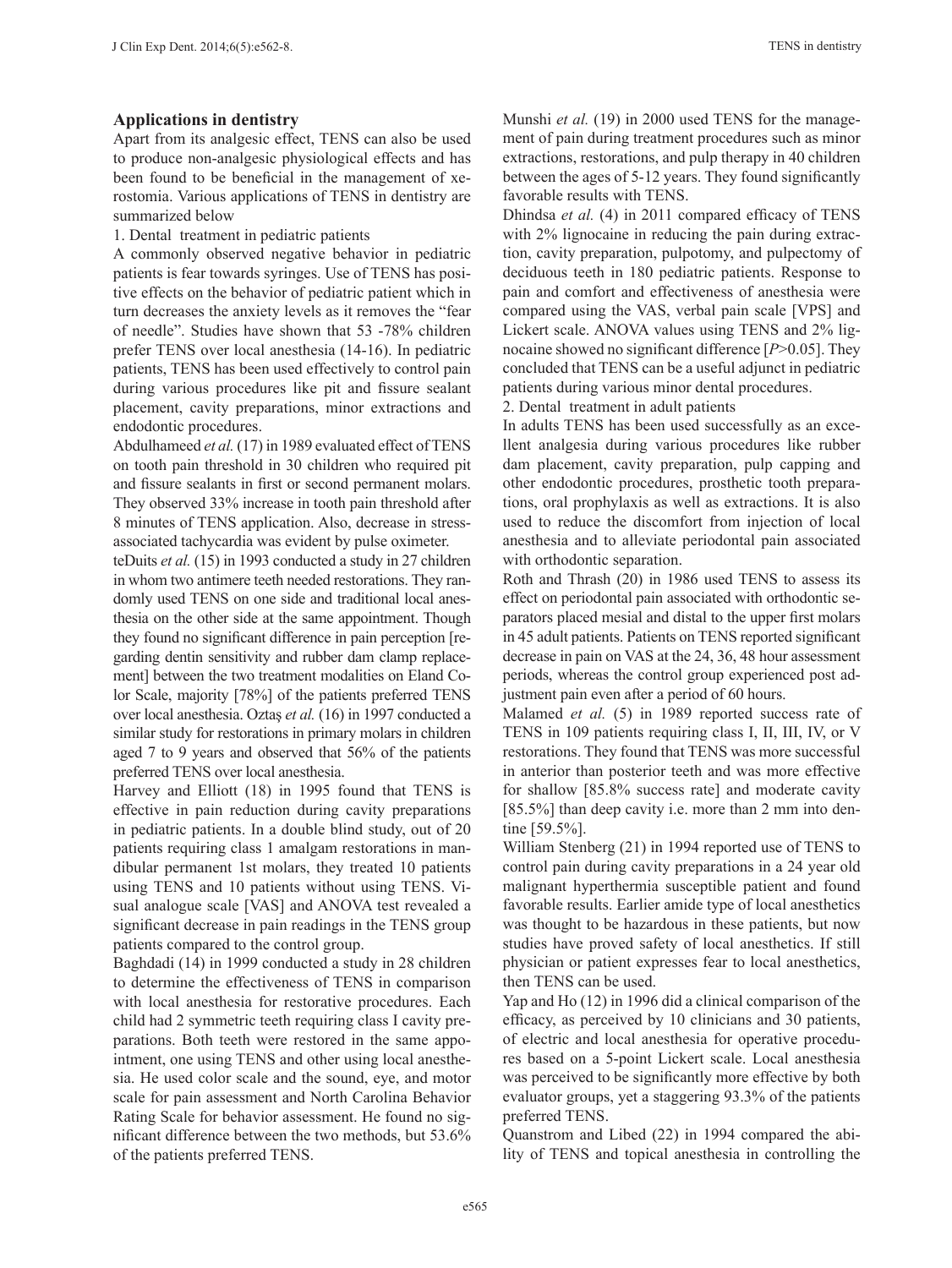pain from injection of local anesthesia. Two maxillary infiltration injections were performed on 21 patients, one after electric anesthesia and the other after topical anesthesia. They found that less pain was experienced by patients after use of TENS and therefore patient's preferred electrical anesthesia over topical anesthesia in the ratio of 3:1.

Meechan *et al.* (23) in 1998 conducted a study in 100 adult patients to compare the use of 2% lignocaine and TENS as means of reducing the discomfort of inferior alveolar nerve block injections. They found that the use of TENS reduces injection discomfort during inferior alveolar nerve block anesthesia as compared to use of 2% lignocaine.

According to Hochman (24), TENS is less successful in "skeptical" and "highly pain-sensitive" patients. He reported 83% success rate of TENS for soft-tissue procedures like oral prophylaxis, 76% for restorative procedures and 55% for crown and bridge work.

TENS has also been used in combination with nitrous oxide-oxygen or diazepam to achieve analgesia during dental treatment. Quanstrom and Milgrom (25) in 1989 combined TENS with nitrous oxide-oxygen in 309 patients and compared it with TENS alone in 62 patients to check efficacy of pain control during restorative procedures without using local anesthetic. They found successful outcome in 84% of TENS combination and 55% of TENS alone cases. They found that "patients fear" is single most important factor in preventing effective use of TENS and factors like depth of cavity preparation or group of tooth are not significant. Varrese and Guerrini (26) combined TENS with diazepam for performing various dental procedures over a period of 9 years from 1980-1989. They found that sufficient analgesia was obtained to carry out procedures like extractions, devitalizations, prosthetic preparations, third molar surgery, and enucleation of tooth buds.

3. In chronic pain of maxillofacial region

TENS has been used successfully to alleviate chronic pain of TMJ syndrome, trigeminal neuralgia, and post herpetic neuralgia.

- In TMJ syndrome

Katch (2) reported use of TENS to control pain of TMJ syndrome in a 10-year-old girl and achieved 50-75% of pain relief. Apart from the three treatment cycles of 20 minutes each, patient used TENS along with ice massage at home to maintain pain control.

- In trigeminal neuralgia

Singla *et al.* (27) conducted a study on 30 patients with trigeminal neuralgia who were given continuous bursts of current for 20 minutes daily for 20-40 days over the path of the affected nerve with a portable TENS machine. Patients were subsequently evaluated at 1 and 3 months intervals for pain by VAS, VPS and functional outcome scale which showed significant decrease in pain.

Yameen *et al.* (28) used TENS to treat trigeminal neuralgia pain in 31 patients who were refractory or partially responsive to drug therapy. Severity of pain was assessed on a VAS prior to and 15 days after treatment. They found that 83.7% patients improved significantly with application of TENS and a constant mode gave slightly better therapeutic results than burst mode of TENS.

Thorsen and Lumsden (29) reported an interesting case of trigeminal neuralgia in a 36-yr-old man that showed immediate and long-term remission of symptoms when intense discharge of TENS was delivered accidentally. Hence, they thought that TENS at an intense level may result in long-lasting effects.

- In post-herpetic neuralgia

In post-herpetic neuralgia most of the larger myelinated afferent nerve fibers are destroyed and therefore, normal presynaptic inhibition of inputs of C fibers does not occur (7). This is responsible for the pain and abnormal sensitivity of the skin seen in post-herpetic neuralgia. The rationale for using TENS is that it would reintroduce the normal inhibition by increasing the activity of remaining large fibers (30).

Nathan and Wall (30) in 1974 used TENS to relive pain of severe post-herpetic neuralgia in 30 patients in whom all other forms of therapy had failed. Patients treated themselves by a battery operated TENS apparatus [frequency 15 - 180 Hz] for 12 hours or more. Out of these 30 patients, good results were seen in 11 patients. They found that patients with the most severe pain do not get relief from TENS probably because of insufficient large myelinated fibres present to produce the inhibition.

Mittal *et al.* (31) in1998 used TENS in 10 patients suffering from pain of post-herpetic neuralgia. TENS therapy was given daily at 70 Hz frequency for 20 minutes for a total of 10 days. TENS therapy was successful in achieving 50% or more reduction in pain in 60% of patients. They found that patients with a shorter duration of postherpetic neuralgia responded better to TENS therapy.

4. In acute orofacial pain

Hansson and Ekblom (32) studied effect of high frequencies [100Hz], low frequencies [2Hz] and placebo TENS for relief of acute orofacial pain in 62 patients who had suffered pain for 1-4 days. A decrease in pain intensity exceeding 50% was found in 38% of patients receiving either form of TENS, where only 10% of patients receiving placebo TENS experienced a pain reduction of more than 50%.

5. In patients with xerostomia

Application of TENS increases the salivary flow rate in healthy individuals as well as in xerostomic patients. Hargitai *et al.* (33) in 2005 found increased salivary flow in two-thirds of healthy adult subjects after application of TENS on the skin overlying the parotid glands. Their results also suggested that for TENS to be effective, baseline saliva flow should be present.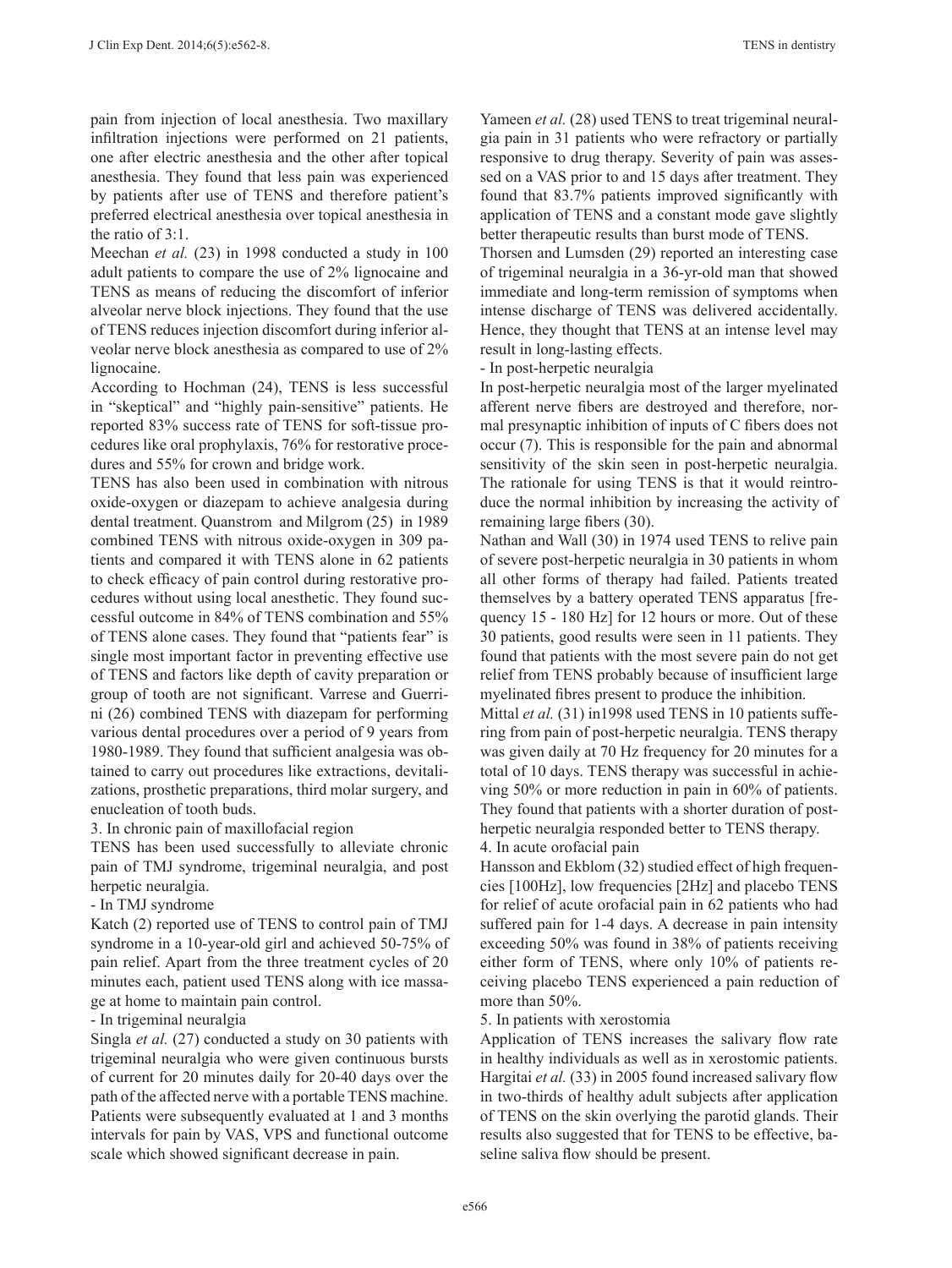Pattipati *et al.* (34) in 2013 used electrostimulation in 90 healthy adults and found that application of TENS over parotid region results in increased salivary flow rate.

Weiss *et al.* (35) in 1986 conducted a randomized, double-blind, placebo-controlled trial in patients with xerostomia to study the effects of electrostimulation on salivary flow. For this, they used an intraoral device where the probes contacted the tongue and the palate. They found improvement in approximately 75% patients, but their assessment method was very subjective.

Steller *et al.* (36) in 1988 conducted a double-blind study in 29 patients of Sjögren's syndrome to determine whether an electrical stimulus applied to the tongue and hard palate by a battery-operated device could stimulate salivary flow. The device was used three times a day for three minutes each and continued for a period of four weeks. They concluded that electrical stimulation was useful only in those patients with some residual salivary flow present.

Talal *et al.* (37) in 1992 conducted a multi-center doubleblind study in patients of Sjögren's syndrome to evaluate the ability of an electro-stimulator device to increase the production of saliva. Out of 77 Sjögren's syndrome patients, 40 were assigned to active devices, 37 were assigned to placebo devices and treatment was continued for a period of 4 weeks. They found a statistically greater increase in the production of saliva in patients using active devices than placebo patients.

Wong *et al.* (38) in 2003 conducted a single institutional Phase I-II study to assess the effectiveness of AL-TENS device [Codetron] for relief of dry mouth in 46 patients with radiation-induced xerostomia. Residual salivary function was present in all recruited patients. Codetron treatment of acupuncture points preselected according to traditional Chinese medicine principles was given over a period of 12 weeks with 2-week break after 6 weeks of treatment. The results of the study indicated that this treatment method improved whole saliva production and the effects were sustained for at least 6 months after treatment completion.

Wong *et al.* (39) in 2012 conducted a similar study to assess feasibility of AL-TENS device [Codetron ™] delivery in a multicenter setting and its efficacy in reducing radiation-induced xerostomia in 48 patients with radiation-induced xerostomia. AL-TENS was done for 20 minutes two times a week for 12 weeks. They concluded that it is feasible to use the device in multicentre setting as they got 94% patient compliance. Also, a positive treatment response was noted in 86% of patients.

### **Conclusion**

In conclusion, though TENS can't replace local anesthesia, it can be used for pain relief during various dental procedures. Its analgesic and non analgesic physiologic effect can be used in the management of a variety of conditions affecting maxillofacial region.

#### **References**

1. Radhakrishnan R, King EW, Dickman JK, Herold CA, Johnston NF, Spurgin ML, et al. Spinal 5-HT2 and 5-HT3 receptors mediate low, but not high, frequency TENS-induced antihyperalgesia in rats. Pain. 2003;105:205-13.

2. Katch EM. Application of transcutaneous electrical nerve stimulation in dentistry. Anesth Prog. 1986;33:156-60.

3. Banerjee G, Johnson MI. Transcutaneous electrical nerve stimulation (TENS): A potential intervention for pain management in India?. Indian J Pain. 2013;27:132-41.

4. Dhindsa A, Pandit IK, Srivastav N, Gugnani N. Comparative evaluation of the effectiveness of electronic dental anaesthesia with 2% lignocaine in various minor pediatric dental procedures: a clinical study. Contemp Clin Dent. 2011;2:27-30.

5. Malamed SF, Quinn CL, Torgersen RT, Thompson W. Electronic dental anesthesia for restorative dentistry. Anesth Prog. 1989;36:195-8.

6. Quarnstrom F. Electronic dental anesthesia. Anesth Prog. 1992;39:162- 77.

7. Melzack R, Wall PD. Pain mechanism: a new theory. Science. 1965;150:971-9.

8. Reynolds DV. Surgery in the rat during electrical analgesia induced by focal electrical stimulation. Science. 1969;164:444-5.

9. Sluka KA, Deacon M, Stibal A, Strissel S, Terpstra A. Spinal blockade of opioid receptors prevents the analgesia produced by TENS in arthritic rats. J Pharmacol Exp Ther. 1999;289:840-6.

10. Sluka KA, Walsh D. Transcutaneous electrical nerve stimulation: basic science mechanisms and clinical effectiveness. J Pain. 2003;4: 109-21.

11. Kalra A, Urban MO, Sluka KA. Blockade of opioid receptors in rostral ventral medulla prevents antihyperalgesia produced by transcutaneous electrical nerve stimulation (TENS). J Pharmacol Exp Ther. 2001;298:257-63.

12. Yap AU, Ho HC. Electronic and local anesthesia: a clinical comparison for operative procedures. Quintessence Int. 1996;27:549-53.

13. Eriksson M, Schüller H, Sjölund B. Hazard from transcutaneous nerve stimulation in patients with pacemakers. Lancet. 1978;1:1319.

14. Baghdadi ZD. Evaluation of electronic dental anesthesia in children. Oral Surg Oral Med Oral Pathol Oral Radiol Endod. 1999;88:418-23. 15. teDuits E, Goepferd S, Donly K, Pinkham J, Jakobsen J. The effectiveness of electronic dental anesthesia in children. Pediatr Dent.1993;15:191-3.

16. Oztas N, Olmez A, Yel B. Clinical evaluation of transcutaneous electronic nerve stimulation for pain control during tooth preparation. Quintessence Int. 1997;28:603-8.

17. Abdulhameed SM, Feigal RJ, Rudney JD, Kajander KC. Effect of peripheral electrical stimulation on measures of tooth pain threshold and oral soft tissue comfort in children. Anesth Prog. 1989;36:52-7.

18. Harvey M, Elliott M. Transcutaneous electrical nerve stimulation (TENS) for pain management during cavity preparations in pediatric patients. ASDC J Dent Child. 1995;62:49-51.

19. Munshi AK, Hegde AM, Girdhar D. Clinical evaluation of electronic dental anesthesia for various procedures in pediatric dentistry. J Clin Pediatr Dent. 2000;24:199-204.

20. Roth PM, Thrash WJ. Effect of transcutaneous electrical nerve stimulation for controlling pain associated with orthodontic tooth movement. Am J Orthod Dentofacial Orthop 1986;90:132-8.

21. Stenberg W. TENS-induced pain control in malignant hyperthermia susceptible patient. Anesth Prog. 1994;41:100-1.

22. Quarnstrom F, Libed EN. Electronic anesthesia versus topical anesthesia for the control of injection pain. Quintessence Int. 1994;25:713-6.

23. Meechan JG, Gowans AJ, Welbury RR. The use of patient-controlled transcutaneous electronic nerve stimulation (TENS) to decrease the discomfort of regional anaesthesia in dentistry: a randomised controlled clinical trial. J Dent. 1998;26:417-20.

24. Hochman R. Neurotransmitter modulator (TENS) for control of dental operative pain. J Am Dent Assoc. 1988;116:208-12.

25. Quarnstrom FC, Milgrom P. Clinical experience with TENS and TENS combined with nitrous oxide-oxygen. Report of 371 patients. Anesth Prog. 1989;36:66-9.